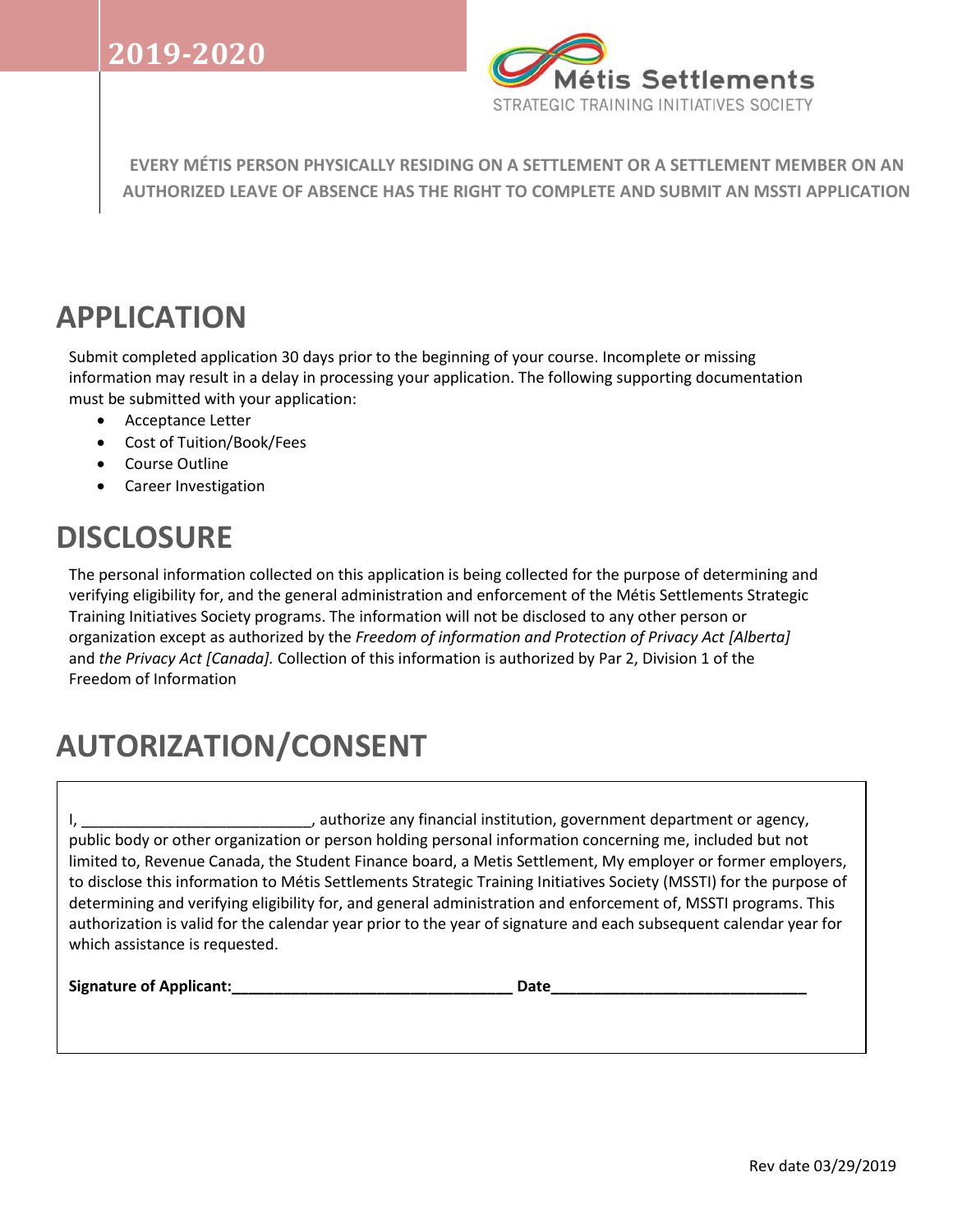

| DATE:                                                                                                                                          | FILE#:                           |  |  |  |  |
|------------------------------------------------------------------------------------------------------------------------------------------------|----------------------------------|--|--|--|--|
| <b>Personal Information</b><br>the contract of the contract of the contract of the contract of the contract of the contract of the contract of |                                  |  |  |  |  |
|                                                                                                                                                |                                  |  |  |  |  |
|                                                                                                                                                |                                  |  |  |  |  |
|                                                                                                                                                |                                  |  |  |  |  |
|                                                                                                                                                |                                  |  |  |  |  |
|                                                                                                                                                |                                  |  |  |  |  |
|                                                                                                                                                |                                  |  |  |  |  |
| MARITAL STATUS and Single and Married and Common-law and Separated and Divorced                                                                | □Widowed                         |  |  |  |  |
|                                                                                                                                                |                                  |  |  |  |  |
|                                                                                                                                                | <b>Address</b>                   |  |  |  |  |
| SETTLEMENT/PERMANENT ADDRESS                                                                                                                   | <b>MAILING ADDRESS</b>           |  |  |  |  |
|                                                                                                                                                |                                  |  |  |  |  |
|                                                                                                                                                |                                  |  |  |  |  |
|                                                                                                                                                | Province Postal Code Postal Code |  |  |  |  |
| Telephone_________________Cellular______________________                                                                                       |                                  |  |  |  |  |

# **Dependents**

| <b>CHILDS FULL</b><br><b>NAME</b> | <b>RELATIONSHIP</b><br><b>TO APPLICANT</b> | <b>DATE OF BIRTH</b> | <b>CHILDCARE</b><br><b>REQUIRED</b> | Copy of health card of any/all dependents<br><b>Comments</b> |
|-----------------------------------|--------------------------------------------|----------------------|-------------------------------------|--------------------------------------------------------------|
|                                   |                                            |                      |                                     |                                                              |
|                                   |                                            |                      |                                     |                                                              |
|                                   |                                            |                      |                                     |                                                              |
|                                   |                                            |                      |                                     |                                                              |
|                                   |                                            |                      |                                     |                                                              |

## **Benefits**

|                                                                    | <b>NO</b> | <b>YES</b> | If yes when |
|--------------------------------------------------------------------|-----------|------------|-------------|
| Have your previously received funding from MSSTI and/or Settlement |           |            |             |
| Have you applied for, or are you receiving Employment Insurance    |           |            |             |
| Have you received Benefits in the last 3 years                     |           |            |             |
| Are currently receiving Alberta Works Income support               |           |            |             |
| Have you applied for funding elsewhere if so - Where?              |           |            |             |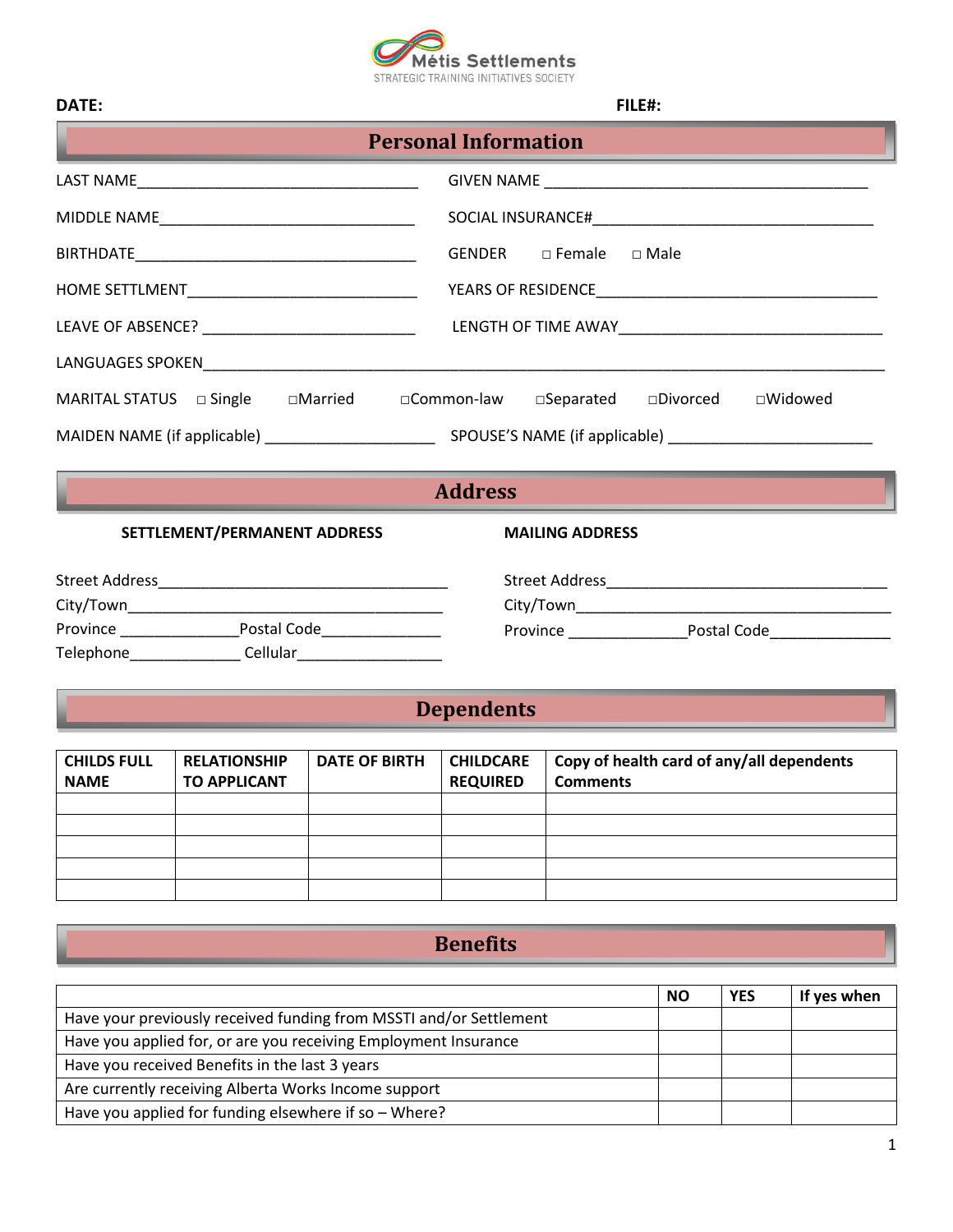

## **Service Requirements**

#### **Do you require assistance with?**

| $\Box$ Career Decision Making                                                                             | $\Box$ Skills Enhancement                           | $\Box$ Essential Skills                                 | $\Box$ Academic Upgrading                            |  |  |  |
|-----------------------------------------------------------------------------------------------------------|-----------------------------------------------------|---------------------------------------------------------|------------------------------------------------------|--|--|--|
| □ Certificate Skills Training                                                                             | $\Box$ Apprenticeship                               | □Work Experience                                        | $\Box$ Student Employment                            |  |  |  |
| $\Box$ Self-Employment                                                                                    | $\Box$ Career Planning                              | $\square$ Job Search preparation, supports or referrals |                                                      |  |  |  |
| To help us serve you better, check any barriers that may apply to you                                     |                                                     |                                                         |                                                      |  |  |  |
| $\Box$ Out of the workforce for more than 3 years<br>$\Box$ Require Work Experience<br>□Require Childcare |                                                     |                                                         |                                                      |  |  |  |
| □Require Transportation                                                                                   | $\Box$ Require Further Training                     |                                                         | $\Box$ Require Further Education $\Box$ Legal issues |  |  |  |
| $\Box$ Housing<br>$\Box$ Finances                                                                         | $\Box$ Substance Abuse $\Box$ Language $\Box$ Other |                                                         |                                                      |  |  |  |

\_\_\_\_\_\_\_\_\_\_\_\_\_\_\_\_\_\_\_\_\_\_\_\_\_\_\_\_\_\_\_\_\_\_\_\_\_\_\_\_\_\_\_\_\_\_\_\_\_\_\_\_\_\_\_\_\_\_\_\_\_\_\_\_\_\_\_\_\_\_\_\_\_\_\_\_\_\_\_\_\_\_\_\_\_\_\_\_\_\_

| Program                                                                                                                                                                       |                                                                                                                                                               |  |  |
|-------------------------------------------------------------------------------------------------------------------------------------------------------------------------------|---------------------------------------------------------------------------------------------------------------------------------------------------------------|--|--|
| Application type:<br>$\Box$ On- Settlement training<br>$\Box$ Off Settlement training<br>$\Box$ Apprenticeship<br>$\Box$ Upgrading<br>□ Continuing Program from Previous year | Have you received previous funding? $\Box$ Yes $\Box$ No<br>If yes complete the following:<br>Did you successfully complete the program? $\Box$ Yes $\Box$ No |  |  |
|                                                                                                                                                                               |                                                                                                                                                               |  |  |
|                                                                                                                                                                               |                                                                                                                                                               |  |  |
| Name and Address of Educational Institution:                                                                                                                                  | <b>School Contact:</b>                                                                                                                                        |  |  |
|                                                                                                                                                                               |                                                                                                                                                               |  |  |
|                                                                                                                                                                               | You will be attending: $\Box$ Full-time $\Box$ Yes $\Box$ No Part-time Projected graduation date:                                                             |  |  |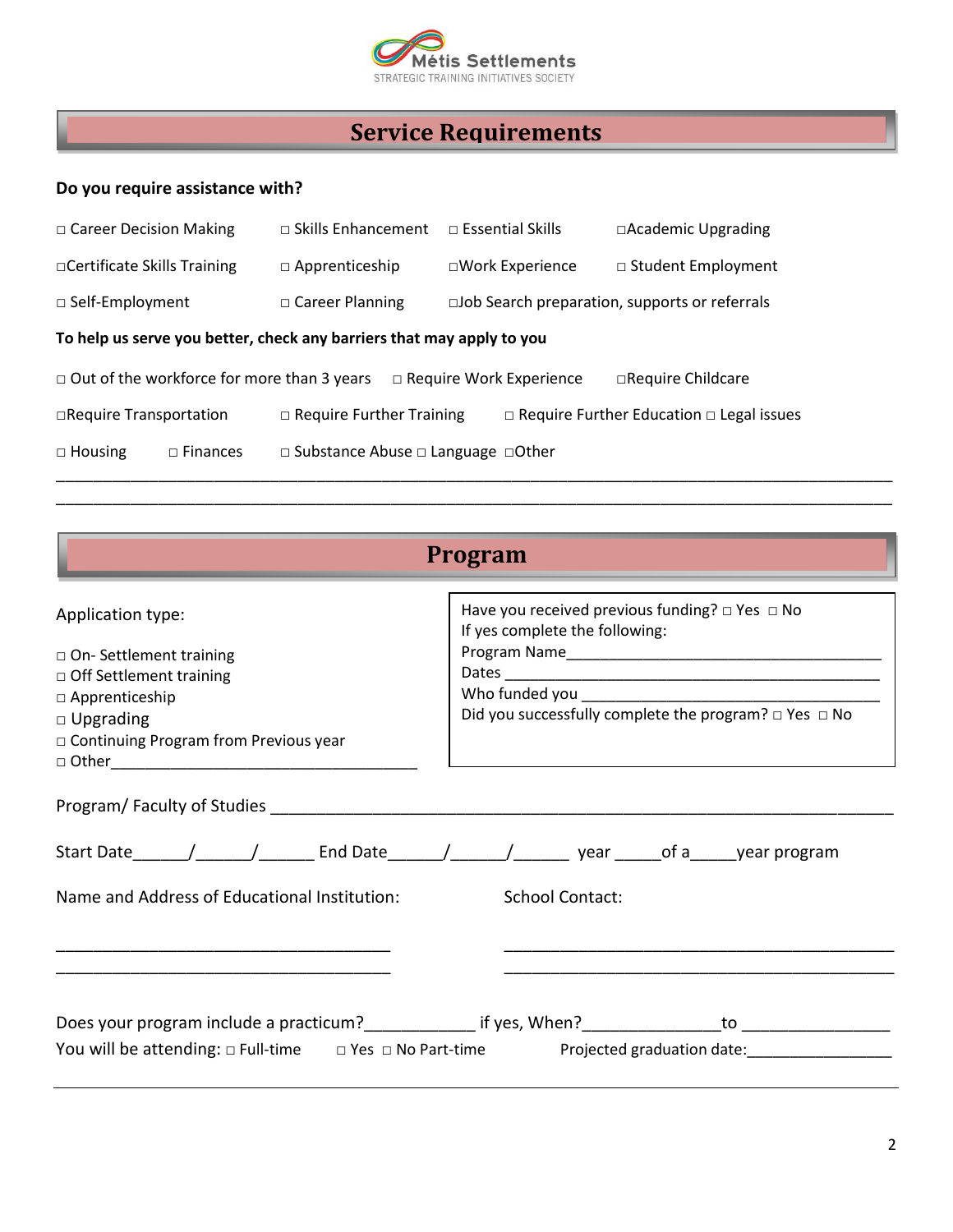

|  | <b>Education</b> |  |
|--|------------------|--|
|  |                  |  |

| Highest level of education completed                         | Province       |
|--------------------------------------------------------------|----------------|
| Other Training/Skills/diplomas/degrees/trades/certifications |                |
| Program/discipline                                           | Year Completed |
| Program/discipline                                           | Year Completed |
| Program/discipline                                           | Year Completed |
| Program/discipline                                           | Year Completed |

## **Employment**

Please describe your Present employment situation:

#### Employment History - or attach current resume

|  | From To |
|--|---------|
|  |         |
|  |         |
|  |         |
|  |         |
|  |         |
|  |         |
|  |         |
|  |         |
|  |         |
|  |         |
|  |         |

## **Trades Information**

| $T = 1$ | PVA<br>--- | Inior<br>.No<br>. Memher | Ye: |
|---------|------------|--------------------------|-----|
|         |            |                          |     |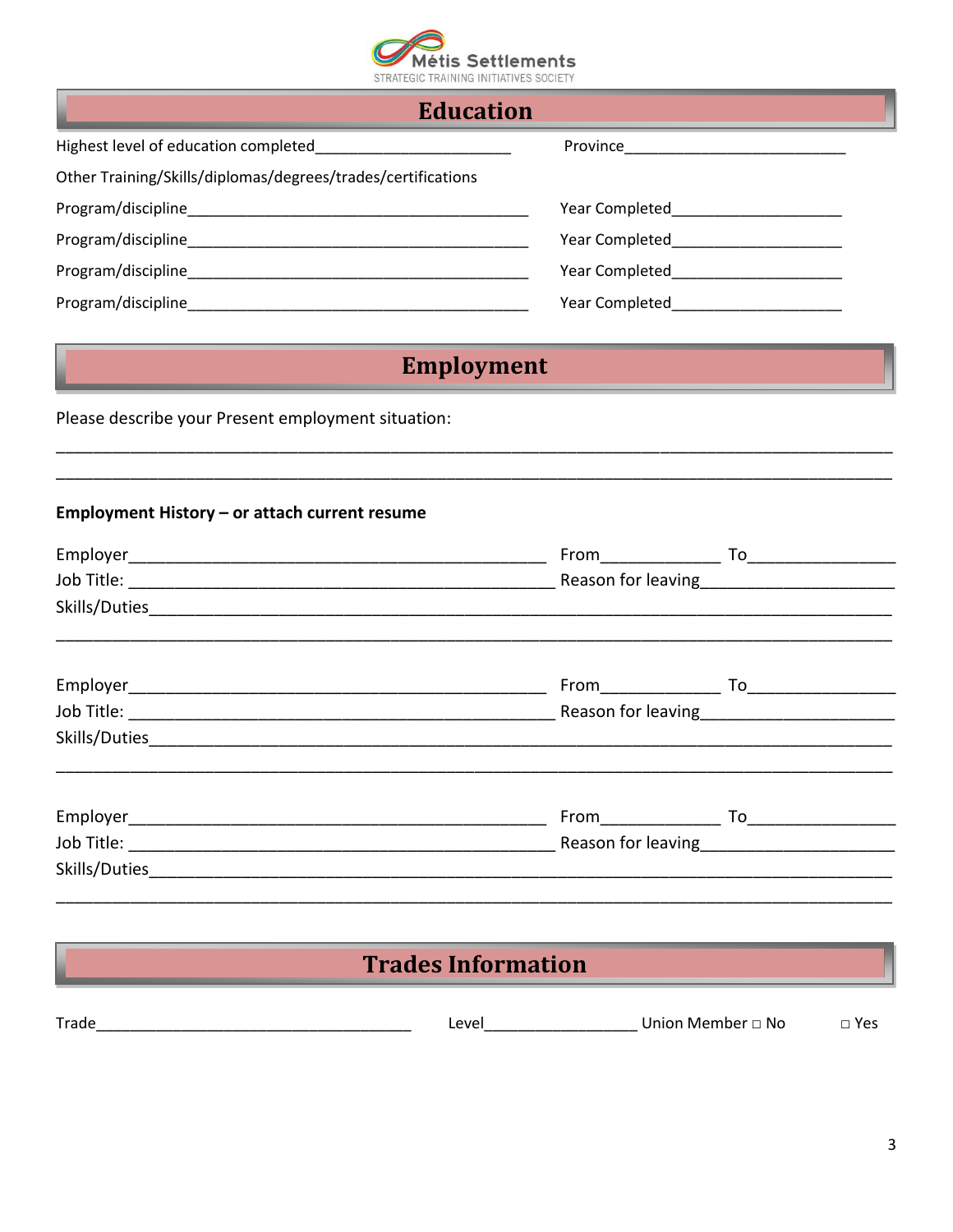

## **Employment Certifications/Tickets**

| Certificate/Ticket     | Expiry Date        |
|------------------------|--------------------|
| Certificate/Ticket     | Expiry Date        |
| Certificate/Ticket     | Expiry Date        |
| Certificate/Ticket     | Expiry Date        |
| Certificate/Ticket     | Expiry Date        |
| Certificate/Ticket     | <b>Expiry Date</b> |
| <b>Drivers license</b> | <b>Class</b>       |

## **Disability**

Do you have a physical or mental disability that could prevent you from taking training or obtaining employment?  $\neg$ Yes  $\neg$  No

**If yes please complete the following client questionnaire so that we may assess the support programs most suitable for you.**

Do you have a long term disability? □Yes □ No

If **yes**, Please describe what disability is affecting you

Will this disability interfere with your ability to pursue employment of further education? Please explain:

\_\_\_\_\_\_\_\_\_\_\_\_\_\_\_\_\_\_\_\_\_\_\_\_\_\_\_\_\_\_\_\_\_\_\_\_\_\_\_\_\_\_\_\_\_\_\_\_\_\_\_\_\_\_\_\_\_\_\_\_\_\_\_\_\_\_\_\_\_\_\_\_\_\_\_\_\_\_\_\_\_\_\_\_\_\_\_\_\_\_\_\_\_\_\_\_\_\_ Please describe any issues, concerns or support that you have. If you require more space, please attach a separate page \_\_\_\_\_\_\_\_\_\_\_\_\_\_\_\_\_\_\_\_\_\_\_\_\_\_\_\_\_\_\_\_\_\_\_\_\_\_\_\_\_\_\_\_\_\_\_\_\_\_\_\_\_\_\_\_\_\_\_\_\_\_\_\_\_\_\_\_\_\_\_\_\_\_\_\_\_\_\_\_\_\_\_\_\_\_\_\_\_\_\_\_\_\_\_\_\_\_

\_\_\_\_\_\_\_\_\_\_\_\_\_\_\_\_\_\_\_\_\_\_\_\_\_\_\_\_\_\_\_\_\_\_\_\_\_\_\_\_\_\_\_\_\_\_\_\_\_\_\_\_\_\_\_\_\_\_\_\_\_\_\_\_\_\_\_\_\_\_\_\_\_\_\_\_\_\_\_\_\_\_\_\_\_\_\_\_\_\_\_\_\_\_\_\_\_\_

\_\_\_\_\_\_\_\_\_\_\_\_\_\_\_\_\_\_\_\_\_\_\_\_\_\_\_\_\_\_\_\_\_\_\_\_\_\_\_\_\_\_\_\_\_\_\_\_\_\_\_\_\_\_\_\_\_\_\_\_\_\_\_\_\_\_\_\_\_\_\_\_\_\_\_\_\_\_\_\_\_\_\_\_\_\_\_\_\_\_\_\_\_\_\_\_\_\_

\_\_\_\_\_\_\_\_\_\_\_\_\_\_\_\_\_\_\_\_\_\_\_\_\_\_\_\_\_\_\_\_\_\_\_\_\_\_\_\_\_\_\_\_\_\_\_\_\_\_\_\_\_\_\_\_\_\_\_\_\_\_\_\_\_\_\_\_\_\_\_\_\_\_\_\_\_\_\_\_\_\_\_\_\_\_\_\_\_\_\_\_\_\_\_\_\_\_

| Would you like to speak to a disabilities advocate?                                                                |                       | $\Box$ Yes $\Box$ No       |  |
|--------------------------------------------------------------------------------------------------------------------|-----------------------|----------------------------|--|
|                                                                                                                    | <b>Transportation</b> |                            |  |
| Do you have a Valid Driver's License                                                                               |                       | $\square$ Yes $\square$ No |  |
| Do you have your own transportation                                                                                | $\sqcap$ Yes          | ⊓No                        |  |
| If you answered no to either question, please describe how you will ensure you attendance in class as<br>required. |                       |                            |  |
|                                                                                                                    |                       |                            |  |

\_\_\_\_\_\_\_\_\_\_\_\_\_\_\_\_\_\_\_\_\_\_\_\_\_\_\_\_\_\_\_\_\_\_\_\_\_\_\_\_\_\_\_\_\_\_\_\_\_\_\_\_\_\_\_\_\_\_\_\_\_\_\_\_\_\_\_\_\_\_\_\_\_\_\_\_\_\_\_\_\_\_\_\_\_\_\_\_\_\_\_\_\_\_\_\_\_\_